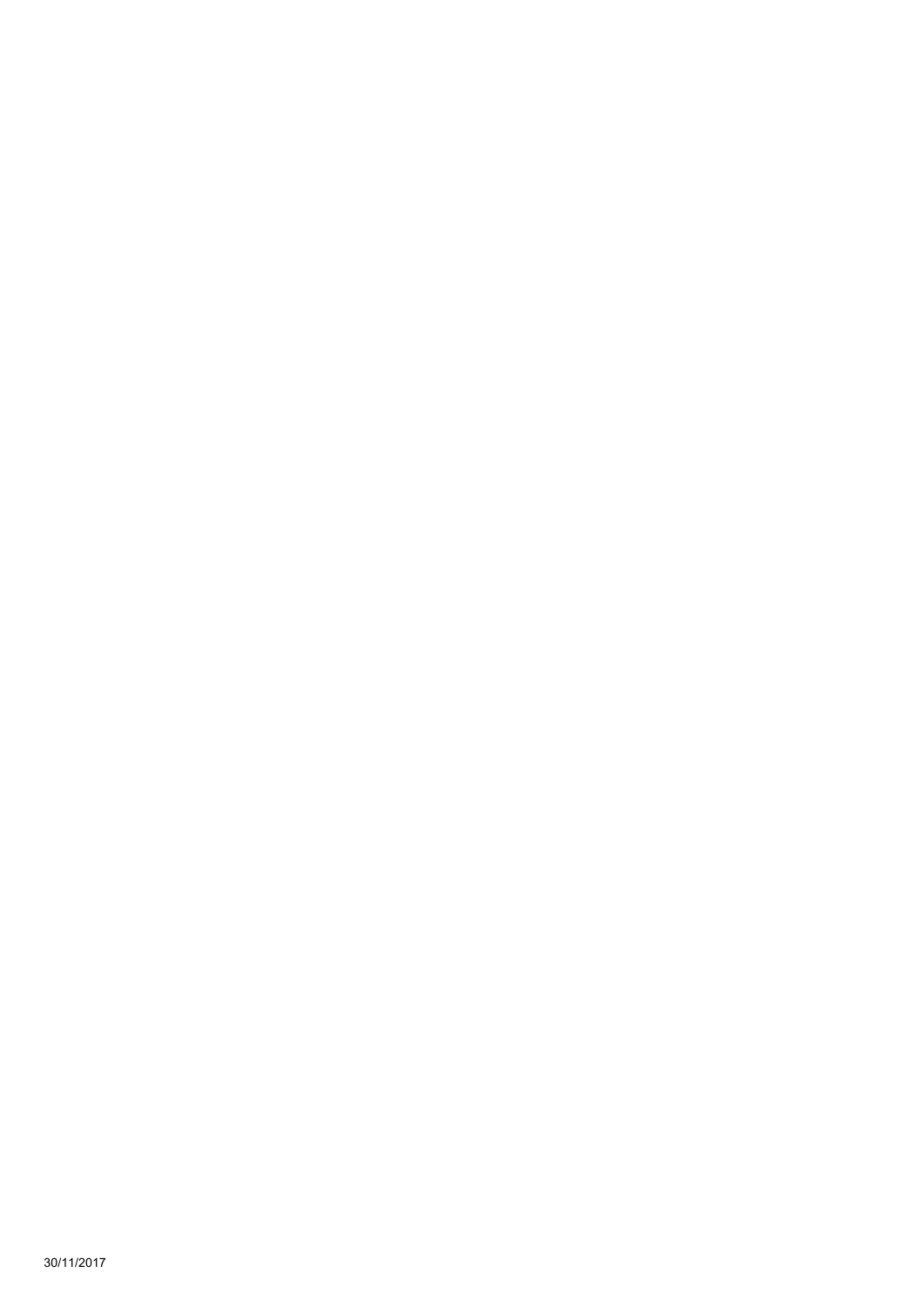# **Items of business**

# **Apologies**

Apologies from members.

# **Declarations of Interest**

Members are asked to declare an interest in any item(s) on the agenda and to provide a brief explanation of the nature of the interest.

| 1              | <b>Minute of the Executive Sub-committee</b>                                                                 | $5 - 10$  |
|----------------|--------------------------------------------------------------------------------------------------------------|-----------|
|                | Submit minute of the Executive Sub-committee meeting on 17<br>November, 2017.                                |           |
| $\mathbf{2}$   | <b>Revenue Budget Monitoring Report</b>                                                                      | $11 - 14$ |
|                | Report by the Treasurer and Director of Scotland Excel                                                       |           |
| 3a             | <b>Contract for Approval - Milk</b>                                                                          | $15 - 26$ |
|                | Report by Director of Scotland Excel, Contract for Approval -                                                |           |
| 3 <sub>b</sub> | <b>Contract for Approval - Trade Materials</b>                                                               | $27 - 36$ |
|                | Report by Director of Scotland Excel, Contract for Approval - Trade<br><b>Materials</b>                      |           |
| 3c             | <b>Contract for Approval - Repair and Maintenance of</b>                                                     | $37 - 44$ |
|                | <b>Catering Machines</b>                                                                                     |           |
|                | Report by Director of Scotland Excel, contract for approval, repair and<br>maintenance of catering machines. |           |
| 3d             | <b>Contract for Approval - Water Coolers</b>                                                                 | $45 - 52$ |
|                | Report by Director of Scotland Excel, Contract for Approval - Water<br>Coolers                               |           |
| 3 <sub>e</sub> | <b>Contract for Approval - Pest Control Services and</b>                                                     | $53 - 60$ |
|                | <b>Associated Products</b>                                                                                   |           |
|                | Report by Director of Scotland Excel, Contract for Approval - Pest<br><b>Control and Associated Products</b> |           |
| 4a             | <b>Request for Associate Membership of Scotland Excel -</b>                                                  | $61 - 62$ |
|                | <b>Routes to Work</b>                                                                                        |           |
|                | Report by Director of Scotland Excel, for Associate Membership of<br>Scotland Excel by Routes to Work.       |           |